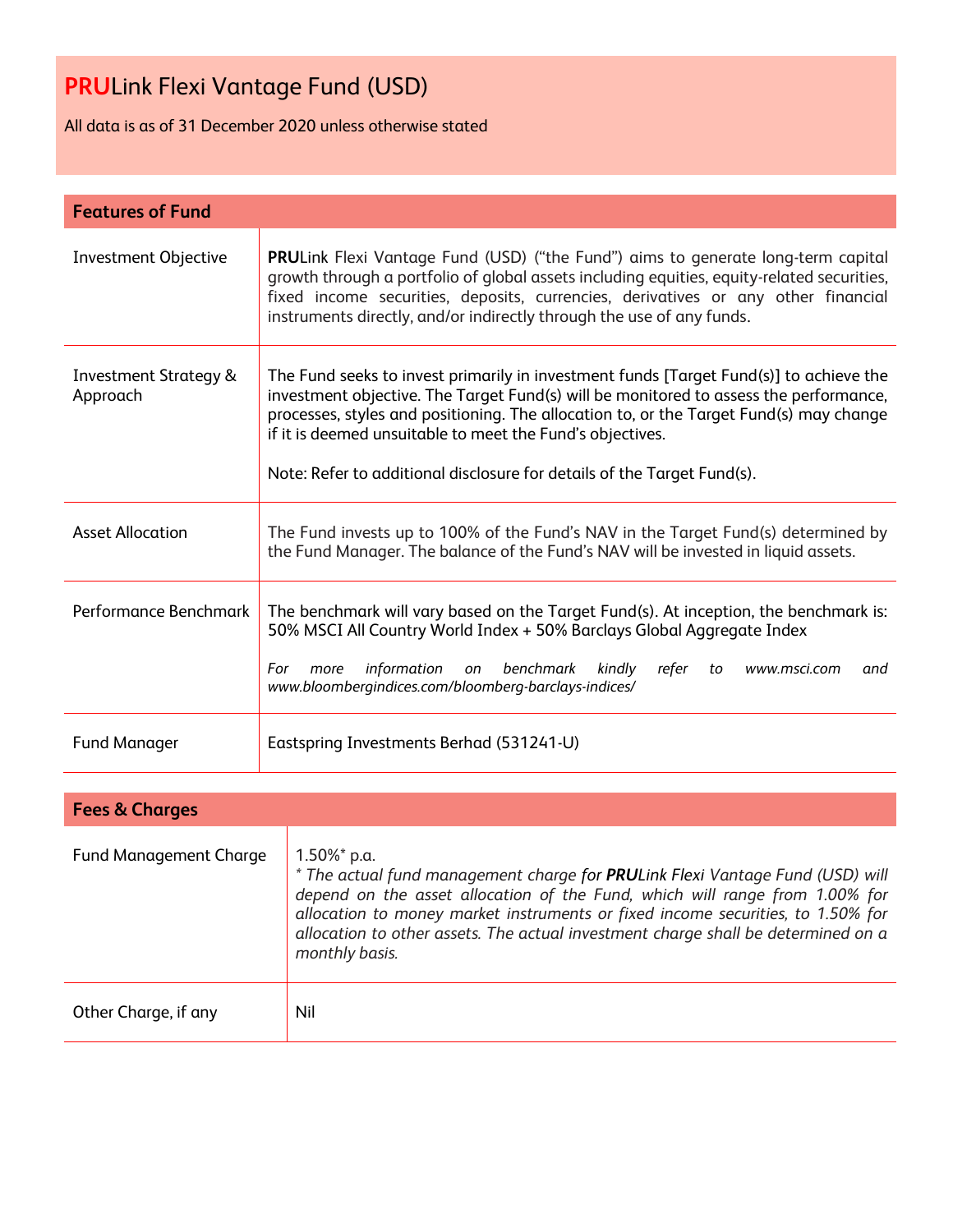All data is as of 31 December 2020 unless otherwise stated

# **Fund Performance**



**Notice: The graphs are included for illustrative purposes only. Past performance of The Fund is not an indication of its future performance.**

| Year | <b>Actual Performance</b><br><b>PRULink Flexi Vantage Fund (USD)</b> | <b>Benchmark</b><br>50% MSCI All Country World Index +<br>50% Barclays Global Aggregate Index |
|------|----------------------------------------------------------------------|-----------------------------------------------------------------------------------------------|
| 2018 | $-6.00\%$ *                                                          | $-2.76\%$ *                                                                                   |
| 2019 | 13.87%                                                               | 15.32%                                                                                        |
| 2020 | 8.04%                                                                | 12.84%                                                                                        |

\*Fund Performance is from fund launch date until year end of the same year (non-annualised return).

*Sources: Lipper IM and Bloomberg, 31 December 2020*

Notice: Past performance is not an indication of its future performance. This is strictly the performance of the investment/underlying funds, and not the returns earned on the actual premiums paid of the investment-linked insurance product.

Basis of calculation of past performance:

$$
= \left(\frac{Net\ Asset\ Value\ for\ Year\ n}{Net\ Asset\ Value\ for\ Year\ n-1} - 1\right)\%
$$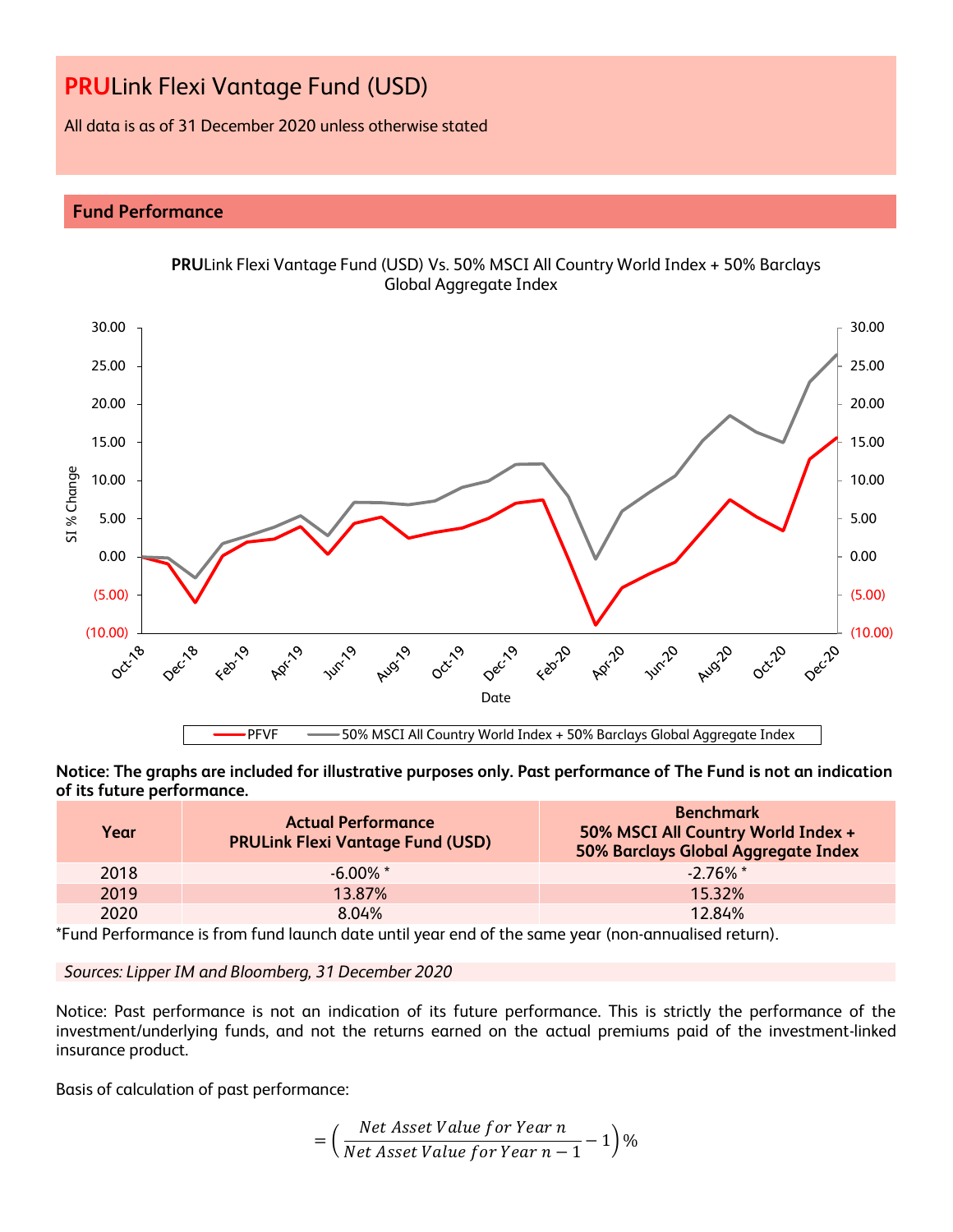## All data is as of 31 December 2020 unless otherwise stated

# **Additional disclosure for PRULink Flexi Vantage Fund (USD)**

At inception, the Fund will invest into a USD denominated Target Fund called Eastspring Investments – Global Market Navigator Fund (Class D) ("Target Fund") which is managed by Eastspring Investments (Singapore) Limited.

The Target Fund aims to achieve positive returns over the medium-term through the implementation of an actively managed investment strategy in a diversified range of global assets including cash, equities, bonds and currencies. Exposure to each of the asset classes will be primarily through exchange traded funds, index futures, direct equity and bonds (including high yield bonds, asset backed securities and mortgage backed securities), swaps, options and foreign exchange forwards, each of which may be traded through recognised exchanges or via the over-the-counter markets.

The fund performance for the underlying Eastspring Investments – Global Market Navigator Fund (Class D) as at 31 December 2020 is as follows:

| Year                                                                            | 2020   | 2019     | 2018     | 2017        | 2016  | 201 <sup>F</sup> | 2014 | 2013   | 2012   | 2011     |
|---------------------------------------------------------------------------------|--------|----------|----------|-------------|-------|------------------|------|--------|--------|----------|
| Net Performance                                                                 | 10.45% | $0.08\%$ | $-8.90%$ | 31%<br>14.5 | 7.76% | 2.26%            | 72%  | 10.14% | 15.96% | $-6.37%$ |
| Note: The shous return is far Target Fund (Class D) which is denominated in UCD |        |          |          |             |       |                  |      |        |        |          |

*Note: The above return is for Target Fund (Class D) which is denominated in USD*

*Source: Eastspring Singapore, 31 December 2020*

Management fees may be charged at the Fund and/or Target Fund level. Please note that you will be charged up to a maximum of 1.50% p.a., being the combined annual fund management charge at the Fund and Target Fund levels.

Target Funds with investment strategies to invest in Exchange Traded Funds ("ETF") or other Collective Investment Schemes may incur additional expenses at the Target Fund level which is taken as part of the investment strategy considerations to deliver the fund performance.

# **Investment Risks**

The Fund is subjected to investment risks including the possible loss of the principal amount invested. The value of the units may fall as well as rise. In addition, The Fund is subjected to specific risk including and not limiting to:

### **General Risks when Investing in The Fund**

### **Market Risk**

Market risk refers to potential losses that may arise from adverse changes in the market conditions. Market conditions are generally, affected by, amongst others, economic and political stability. If the market which the Fund invests in suffers a downturn or instability due to adverse economic or political conditions, this may adversely impact the market prices of the investments of the Fund.

### **Liquidity Risk**

Liquidity risk refers to two scenarios. The first scenario is where an investment cannot be sold due to unavailability of a buyer for that investment. The second scenario is where the investment is thinly traded. Should the investments in the Target Fund be thinly traded, this may cause the Fund to dispose the investment at an unfavorable price in the market and may adversely affect investor's investment. This risk may be mitigated through stringent security selection process.

### **Inflation Risk**

This refers to the likelihood that an investor's investments do not keep pace with inflation, thus, resulting in the investor's decreasing purchasing power even though the investment in monetary terms may have increased.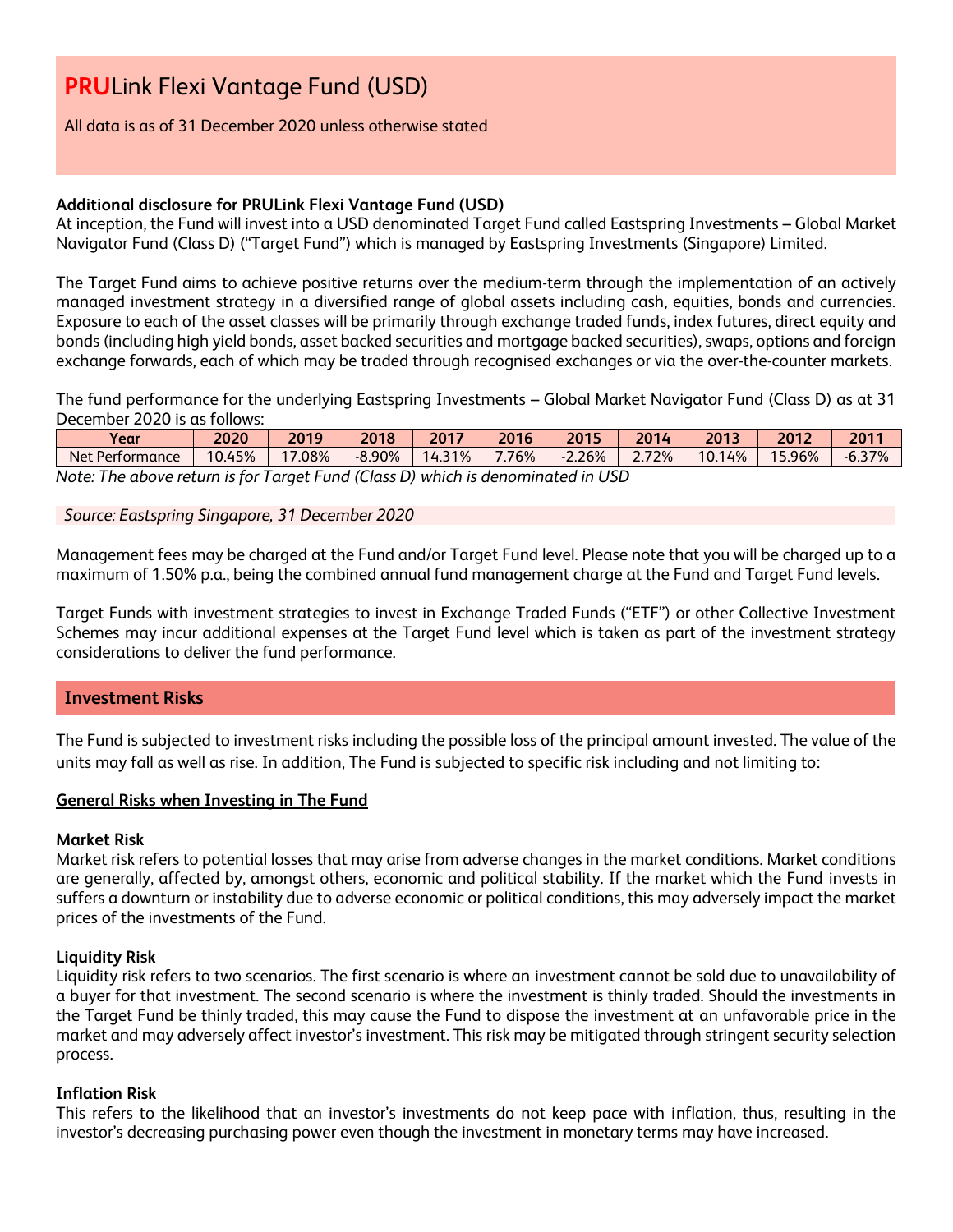All data is as of 31 December 2020 unless otherwise stated

### **Interest Rate Risk**

Interest rate risk is a general risk affecting conventional funds. This is so even though conventional funds only invest in investments that are in accordance with the mandate. The reason for this is because a high level of interest rates will inevitably affect corporate profits and this will have an impact on the value of both equity and debt securities. This risk is crucial in a bond fund since a bond portfolio management depends on forecasting interest rate movements. Prices of bonds move inversely to interest rate movements therefore as interest rates rise, the prices of bond decrease and vice versa. Furthermore, bonds with longer maturity and lower profit rates are more susceptible to interest rate movements.

### **Credit / Default Risk**

Bonds are subject to credit / default risk in the event that the issuer of the instrument is faced with financial difficulties, which may decrease their credit worthiness. This in turn may lead to a default in the payment of principal and interest.

### **Risk of Non-Compliance**

This risk arises from non-compliance with laws, rules and regulations, prescribed practices and the management company's internal policies and procedures, for example, due to oversight by the management company. Such noncompliance may force the management company to sell down securities of the Fund at a loss to rectify the noncompliance and in turn may adversely affect the value of investors' investment in the Fund. To mitigate this risk, the Fund Manager has put in place internal controls to ensure its continuous compliance with laws, rules and regulations, prescribed practices and the Fund Manager's internal policies and procedures.

### **Concentration Risk**

This is the risk of a fund focusing a greater portion of its assets in a smaller selection of investments. The fall in price of a particular equity and / or fixed income investment will have a greater impact on the funds and thus greater losses. This risk may be minimized by the manager conducting even more rigorous fundamental analysis before investing in each security.

### **Management Company Risk**

The performance of the Fund depends on the experience, expertise and knowledge of the management company. Should there be lack of any of the above qualities by the management company, it may adversely affect the performance of the Fund.

### **Currency Risk**

The Fund is denominated in USD, while the Target Fund may be denominated in other currencies. The performance of the Fund may be affected by movements in the exchange rate between the USD and the Target Fund's denominated currency. Where applicable, a currency hedge or a currency hedged class of fund may be used to minimise currency risk.

### **Derivatives Risk**

Derivatives may potentially be used to hedge against any risk that may be derived from investing in the Target Fund, such as, but not limited to, currency risk. The Fund may invest up to 100% of the Fund's NAV in derivative instruments.

### **Portfolio Risk**

The Fund is intended for investors who can accept the risks associated with investing primarily in the securities of the type held in the Fund. Investments in equities will be subject to the risks associated with equity and equity-related securities, including fluctuations in market prices, adverse issuer or market information and the fact that equity and equity-related interests are subordinate in the right of payment to other corporate securities, including debt securities. Likewise, investments in fixed income securities will be subjected to the risks associated with debt securities including credit and interest rate risk, and the additional risks associated with high-yield debt securities, loan participations and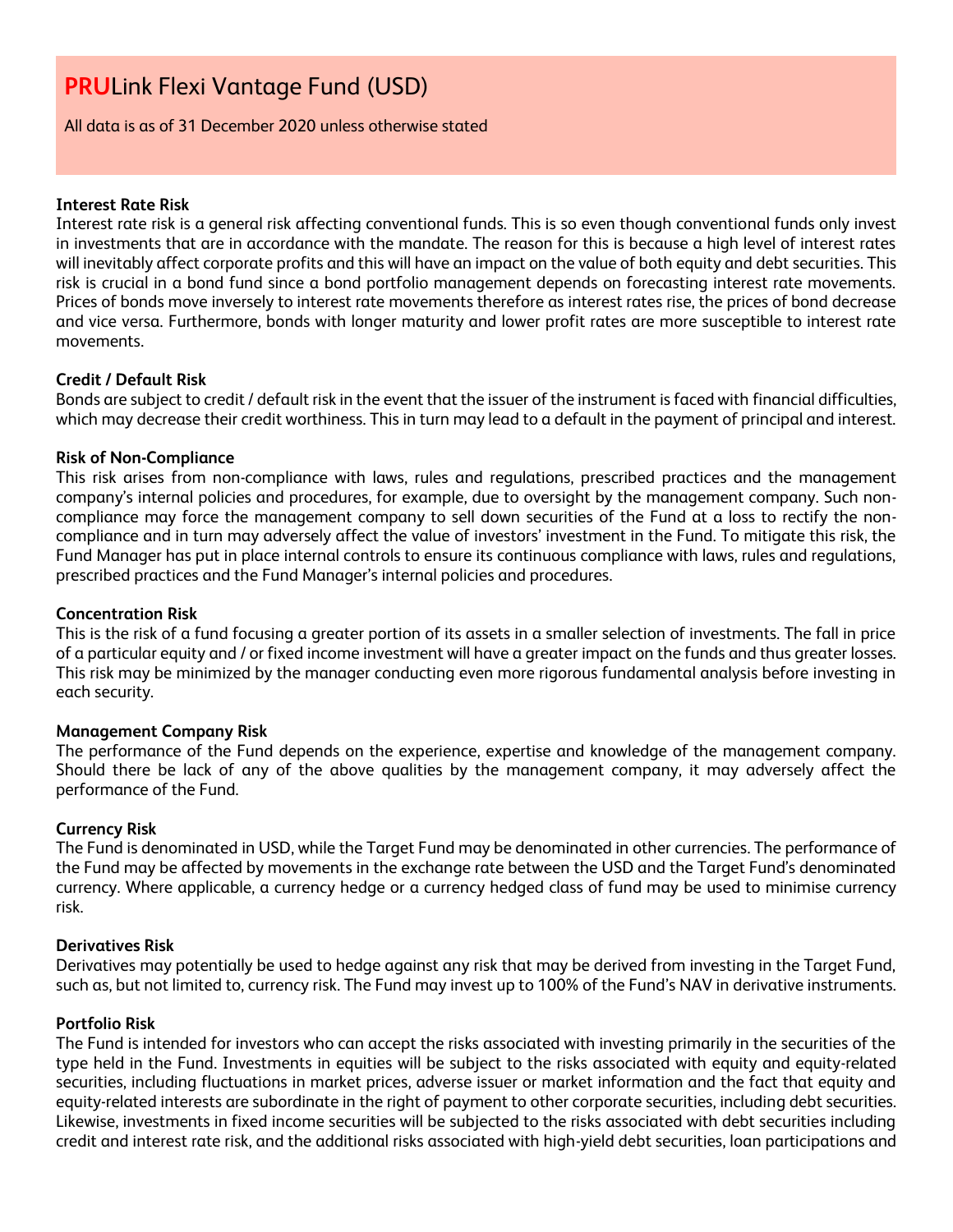All data is as of 31 December 2020 unless otherwise stated

derivative securities. In addition, investors should be aware of the risks associated with the active management techniques that are expected to be employed by the Fund.

## **Specific Risks when Investing in the Target Fund**

### **Security Risk**

Adverse price movements of a particular security invested by the Target Fund may adversely affect the Target Fund's net asset value. The Investment Manager strives to mitigate the impact of a particular security risk through portfolio diversification, which will help spread the element of risk.

### **Fund Management of Target Fund Risk**

While the Fund Manager will exercise due skill and care in selecting the Target Fund, it does not have control over the management of the Target Fund and there is no guarantee that the investment objectives will be met. This may result in policyholders suffering losses in their investments in the Target Fund.

The Target Fund may change its objectives and become inconsistent with the objective of the Fund. In such instances, the Fund Manager will replace the Target Fund with another collective investment scheme which the Fund Manager considers to be more appropriate in meeting the objective of the Fund.

### **Errors in Calculation of the Net Asset Value of the Target Fund's Risk**

There is a possibility there are errors in calculation of the net asset value of the Target Fund. In the event such errors occur, the net asset value of the Target Fund will be affected hence, the Target Fund will comply with the rules set forth in the relevant regulatory provisions applicable to the Target Fund. Compensation, if any, paid by the Target Fund (subject to the laws of the jurisdiction in which such Target Fund is domiciled), will be credited to the Fund as and when compensation is received.

In view of the foregoing, policyholders must be aware that there are circumstances where neither the Target Fund nor the Fund Manager will be bound to compensate final beneficial owners.

### **Liquidity Risk**

Liquidity risk here refers to two scenarios. The first scenario is where the allocated liquidity of the Target Fund is insufficient to meet redemption needs. The second scenario is where the Target Fund is thinly traded. Should the investments in the Target Fund be thinly traded, this may cause the Target Fund to dispose the investment at an unfavorable price in the market and may adversely affect investors' investment. This risk may be mitigated through stringent security selection process.

### **Countries or Foreign Securities Risk**

This risk is associated with investments in securities listed or domiciled in countries other than the country of domicile. Any changes in the economic fundamentals, social and political stability, uncertainty or changes in countries' official currencies, currency movements and foreign investments policies in these countries may increase the volatility in asset values, liquidity and default risk which may have an impact on the prices of the securities that the Target Fund invests in and consequently may affect the net asset value of the Target Fund.

Investments in certain markets may be restricted or controlled. In some countries, direct investments in securities may be prohibited and restricted due to regulatory requirements. These limitations may increase transaction costs and adversely affect a security's liquidity and the price in connection with the security.

The Target Fund Manager will monitor and observe the developments in these countries where assets of the Target Fund are allocated. In addition, the Target Fund Manager will also employ a systematic investment process, which includes regular review, to manage and mitigate this risk.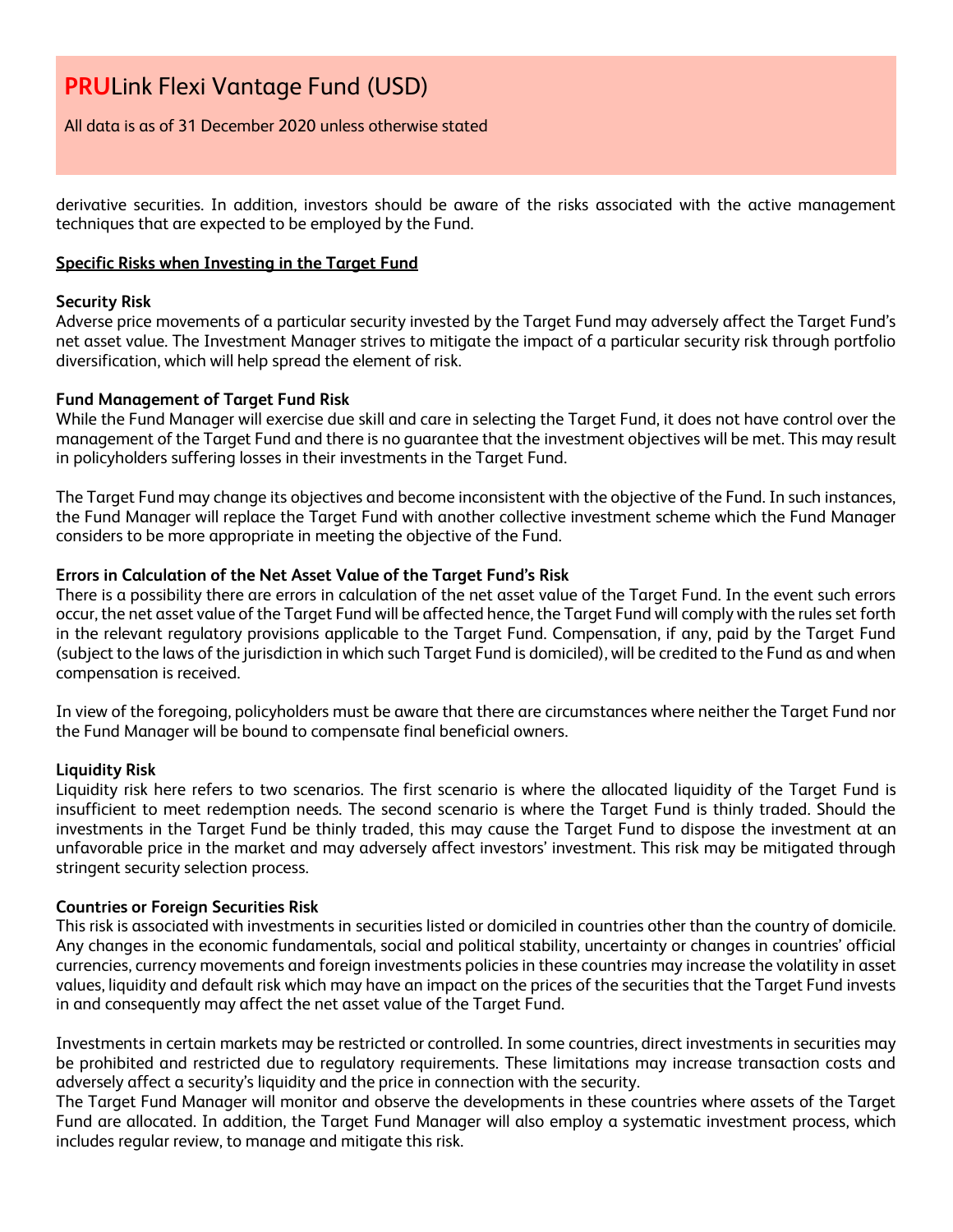### All data is as of 31 December 2020 unless otherwise stated

### **Currency Risk**

The Target Fund's underlying investments may be denominated in their local currency, which may differ from the Target Fund's currency of denomination. The performance of the Target Fund may be affected by movements in the exchange rate between the local currency of its underlying investments and the Target Fund's denominated currency.

### **Charges to Capital Risk**

The Target Fund's charges and expenses are taken from the capital, in whole or in part, resulting in possible constraint of capital growth.

### **Restrictions on Foreign Investment**

Some countries prohibit or impose substantial restrictions on investments by foreign entities. There may also be instances where a purchase order subsequently fails because the permissible allocation to foreign investors has been filled, depriving the Target Fund of the ability to make its desired investment at the time.

### **Derivatives Risk**

The Target Fund may invest in derivatives which will be subject to risks. While the judicious use of derivatives by professional investment managers can be beneficial, derivatives involve risks different from, and, in some cases, greater than, the risks presented by more traditional securities investments. Some of the risks associated with derivatives are market risk, management risk, credit risk, liquidity risk and leverage risk. Investments in derivatives may require the deposit or initial margin and additional margin on short notice if the market moves against the investment positions. If no provision is made for the required margin within the prescribed time, the investment may be liquidated at a loss. Therefore, it is essential that such investments in derivatives are monitored closely.

The Target Fund Manager has the necessary controls for investments in derivatives and have in place systems to monitor the derivative positions for the Target Fund. The Target Fund Manager does not intend to use derivatives transactions for speculation or leverage but may use them for efficient portfolio management and/or risk management. Currency risk is simply one of the market risks which the fund will be exposed to and can be hedged using derivatives such as FX forwards/futures. Often the underlying currency risk may be taken on as a result of buying an underlying equity or bond. If the fund manager does not want to also take the currency risk associated with these underlying assets, the fund may use Forward Foreign Exchange contracts to hedge any currency risk derived from holdings of nonbase currency positions. Essentially this use of currency forwards is to hedge currency risk in the fund.

*The above should not be considered to be an exhaustive list of the risks which potential policyholders should consider before investing in The Fund. Potential policyholders should be aware that an investment in The Fund may be exposed to other risks of exceptional nature from time to time.*

### **Risk Management**

### **Forecasting Risk**

Potential risks are taken into consideration in the process of sector allocation and stock selection based on analysis on various key factors such as economic conditions, liquidity, qualitative and quantitative aspects of the securities.

### **System Control**

Risk parameters are set internally for each fund, depending on client's risk profile. These risk parameters include limits of issuer bet, group issuer, sector rating and issue size of the securities held in the portfolio.

A front-end office system is in place to monitor portfolio risks, serving as an auto filter for any limitations or breaches.